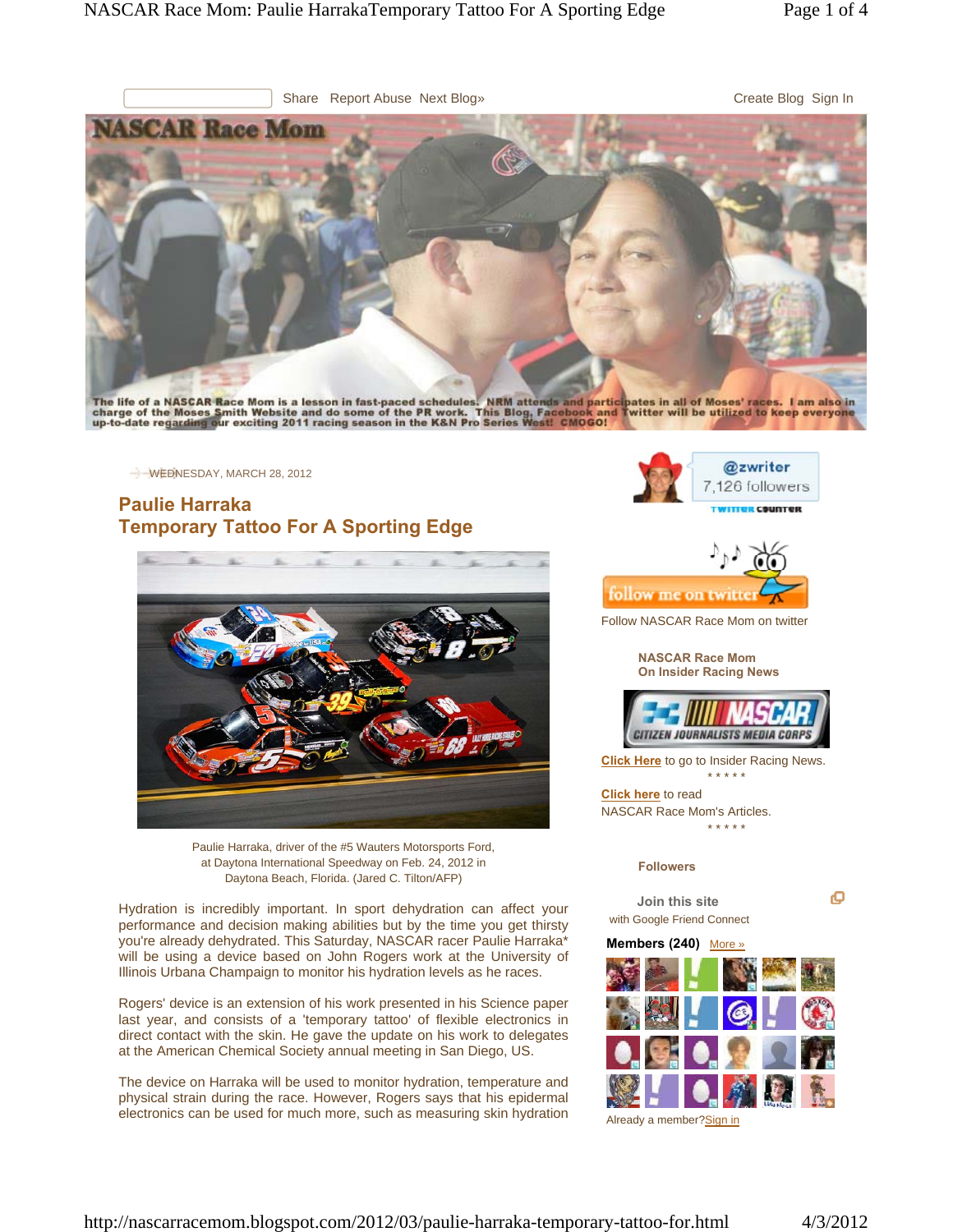for the cosmetics industry or even, a bit further down the line, controlling an external device like a prosthetic limb by tracking muscle movements.



Rogers' electronic tattoos could one day be used to control prosthetic limbs

\*Paulie Harraka is the driver of the NASCAR Camping World Truck Series #5 Wauters Motorsports Ford. He is a K&N Pro Series West Alumni.

**Click Here to read the complete article.**

\*\*NASCAR hasn't approved a working model of the new MC10 skin for a race.

Posted by**z. Smith** at**4:08 AM**

Recommend this on Google

Labels:**NASCAR Camping World Truck Series**,**NASCAR KN Pro Series**,**NASCAR Race Mom**,**Paulie Harraka**

# **0 comments:**

**Post a Comment**

**Newer Post COLORED EXECUTE: COLORED EXECUTE: Older Post** 

**Home**

Subscribe to:**Post Comments (Atom)**

#### **2012 NASCAR K&N Pro Series Schedule**

\_\_\_\_\_\_\_\_\_\_\_\_\_\_\_\_\_\_\_\_\_\_\_\_\_\_\_\_\_\_

- 03/03 --- Phoenix International Raceway
- 04/14 --- Havasu 95 Speedway
- 04/28 --- Miller Motorsports Park
- 05/05 --- New Stockton 99 Speedway
- 05/19 --- Iowa Speedway
- 05/26 --- Brainerd International Raceway
- 06/02 --- Bullring at LV Motor Speedway
- 06/23 --- Infineon Raceway
- 07/14 --- Evergreen Speedway
- 07/28 --- Colorado National Speedway
- 08/03 --- Iowa Speedway
- 08/26 --- Portland International Raceway
- 09/29 --- Sandia Motor Speedway
- 10/13 --- All American Speedway
- 11/10 --- Phoenix International

### **Blog Archive**

- **▼ 2012** (47)
	- **► April** (2)
	- **▼ March** (27) **Sun is out in Greenville, South Carolina**

**Only One Gordon in NASCAR?**

**Kenseth's Special Tribute No. 17Ford for Martinsvi...**

**Robert Weaver Way, Talladega, Alabama**

**Paulie HarrakaTemporary Tattoo For A Sporting Edge...**

**Kwasniewski to Debutat Greenville Pickens Speedway...**

**Sprint Fan Vote now open for 2012 race**

**2012 Inductees - West Coast Stock Car Hall Of Fame...**

**Should Upper Level NASCAR Drivers Race In The K&N ...**

**Kwasniewski Shoots Commercial**

**Martin Truex Jr . Signs Autographs**

**Irwindale pitstops, then NASCAR**

**Dyne To Drive For Sunrise Ford**

**Will This Be Joey Logano's Year?**

**Re-Name the Brickyard 400 After Your Hero!**

**I Couldn't Help Myself - Jimmie Johnson**

**Scenes from the K&N Pro Series West Race in Phoeni...**

**Mayhew Off To Fast Start**

**K&N Pro Series Qualifying**

**2012 NASCAR Home Tracks**

**Mayhew Paces Field at PIR Practice**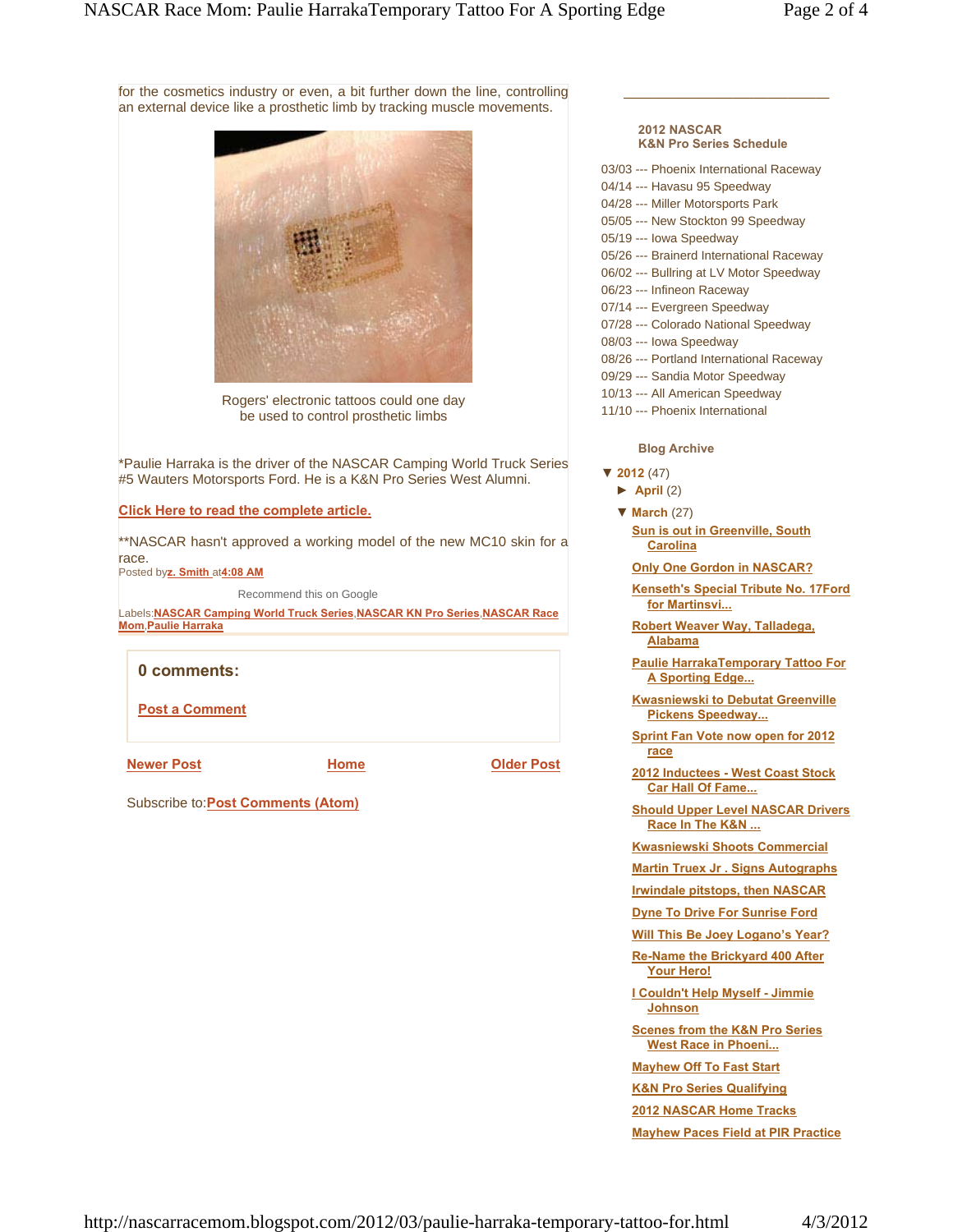- **Good Morning Phoenix International Raceway**
- **K&N Pro Series West Champion - Greg Pursley**
- **Daryl Harr's #4 Nationwide car**

**NKNPS West Phoenix 3/3/12 Entry List CARDRIVE...**

**K&N Pro Series West TALKING STICK RESORT "50" Sche...**

## **K&N Pro Series West Haulers**

- **► February** (16)
- **► January** (2)
- **► 2011** (134)
- **► 2010** (181)
- **► 2009** (185)
- **► 2008** (24)

#### **About Me**



Escondido, California, United **States** 

I retired in January 2008 after twenty-three years of public service. My oldest son is a NASCAR K&N Pro Series West driver, so my husband and I travel to each of his races. I work on his website, press releases and other media tasks. My husband helps on the pit crew.

**View my complete profile**

34,797